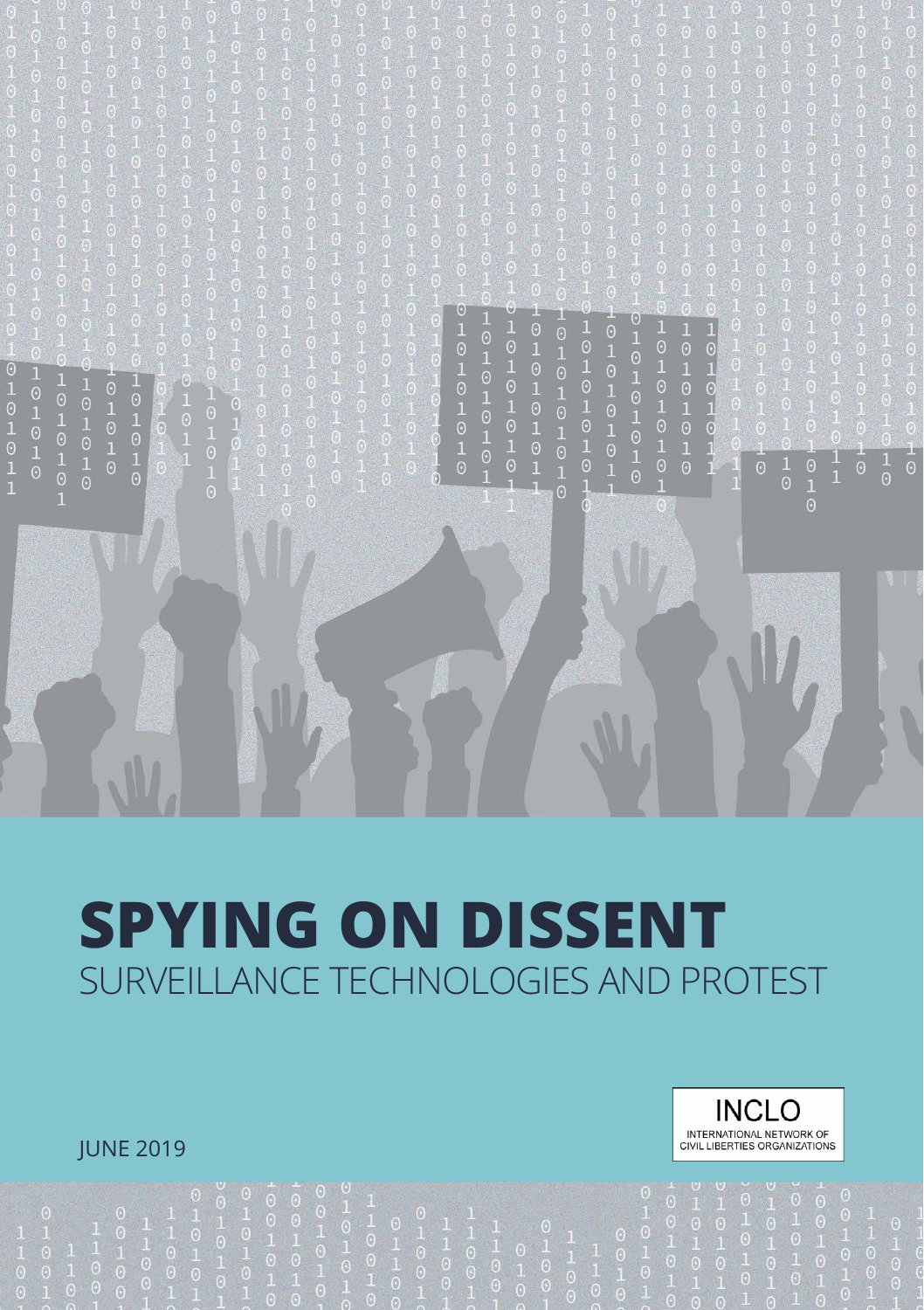## **SPYING ON DISSENT**  SURVEILLANCE TECHNOLOGIES AND PROTEST

## **Policing technologies are harming protest rights in INCLO member countries.**

## **Open Source Intelligence**

**Police are watching protestors on social media networks**

#### **IN ARGENTINA,**

the government blocked NGO attendance at the WTO based on people's online presence.

#### **IN RUSSIA**,

police are detaining protestors at locations announced on social media.

## **Face Surveillance**

**Protestor images are captured, analysed, and stored** 

#### **IN CANADA,**

student protestors were regularly filmed throughout a 2018 strike at York University.

#### **IN THE UNITED KINGDOM,**

police compile face surveillance data from public spaces creating bespoke watchlists that include those not accused of crimes.

## **Hacking**

**Police use highly intrusive surveillance devices to access protestors' phones and tablets** 

#### **IN THE UNITED STATES,**

an ACLU investigation into Florida police use of IMSI catchers to watch protestors revealed a worrying lack of internal oversight and regulation.

#### **IN RUSSIA,**

communications service providers are obliged to install a special device on their networks that allows the Federal Security Service to directly collect traffic and users' data.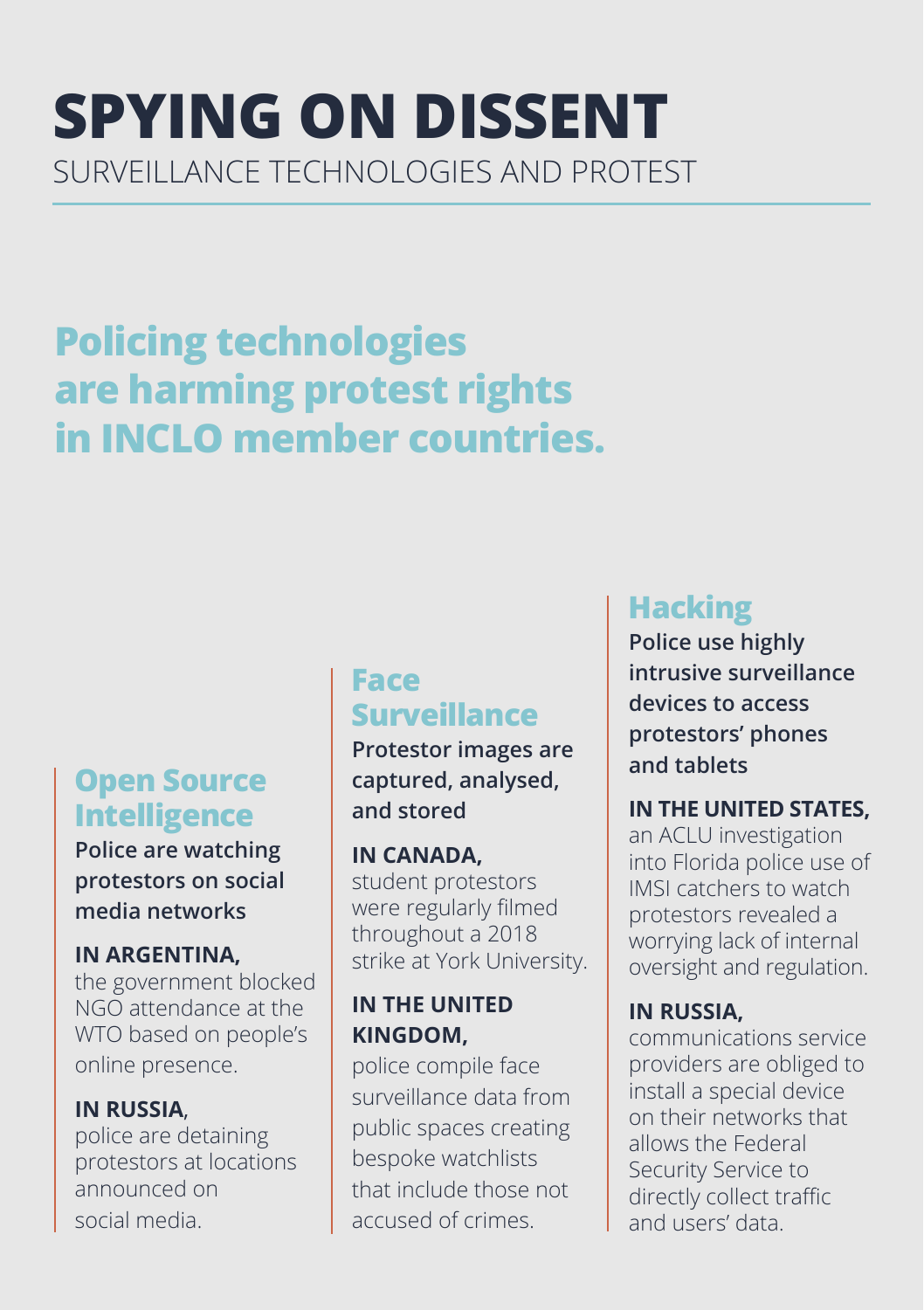## **Internet Bans**

**Restricting internet access prevent protestors from organizing online** 

#### **IN INDIA,**

internet shutdowns have almost become part of the standard operating procedures of the state during times of perceived unrest.

#### **IN SOUTH AFRICA,**

internet shutdowns have become the rule rather than the exception.

## **Protests are a central tool of public expression**

and engagement, often serving as the only avenue for advocacy seeking political, social or economic reforms. Despite the importance of protest to a free society, many states fail to adequately protect protest and public speech.

## **INCLO calls for international human rights standards**

in relation to online surveillance technologies used by policing institutions in the context of protest.

### **Read INCLO's 12-member report**

about the types of online technology used by policing institutions against protestors, rights standards and INCLO recommendations, and in depth case studies from all INCLO member countries.

#### **[HTTPS://WWW.INCLO.NET/PDF/SPYING-ON-](HTTPS://WWW.Inclo.net/pdf/spying-on-dissent-report.pdf)[DISSENT-REPORT.PDF](HTTPS://WWW.Inclo.net/pdf/spying-on-dissent-report.pdf)**

#### **INCLO IS A NETWORK**

of independent, national human rights organizations from across the globe working to promote fundamental rights and freedoms.